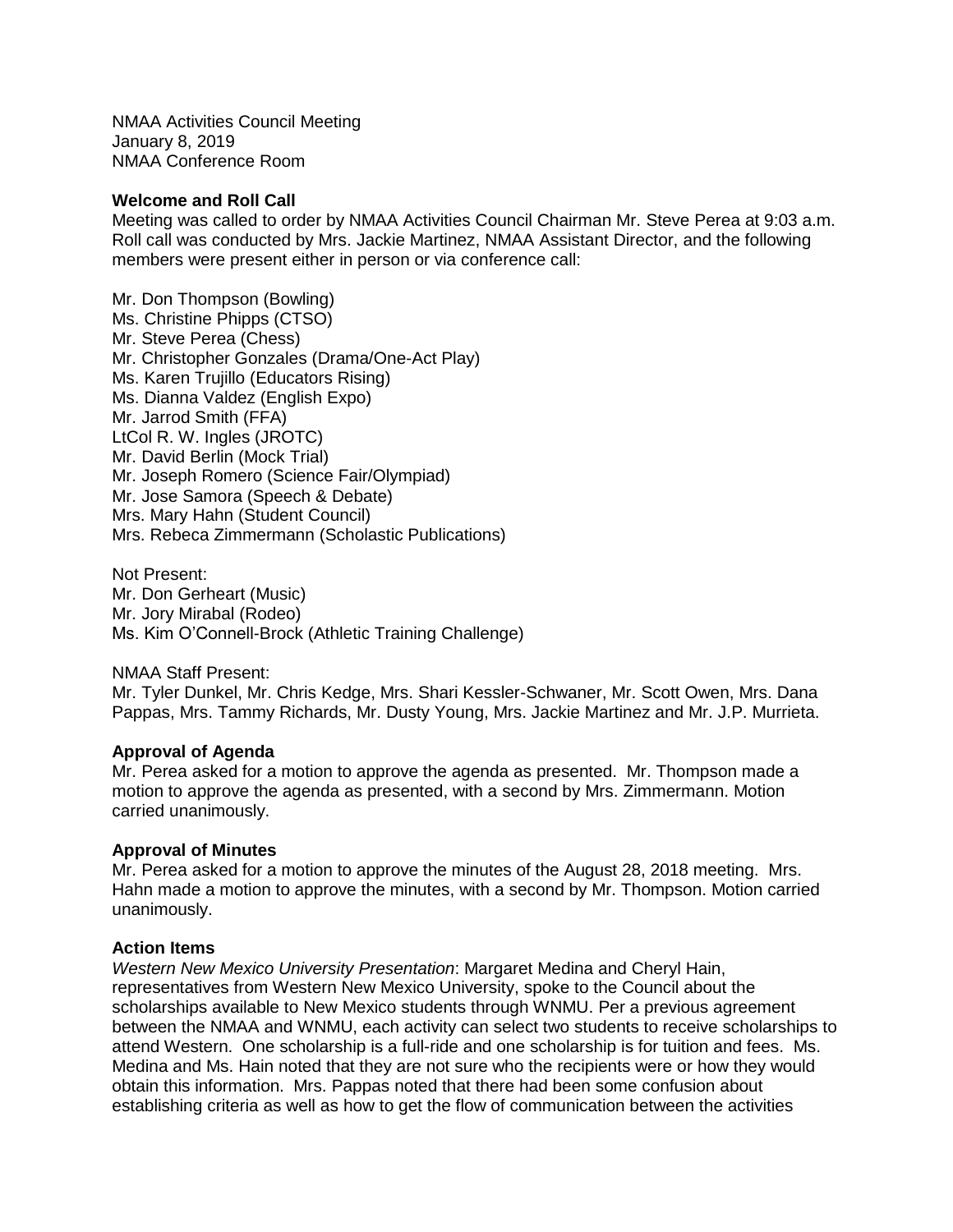liaisons and WNMU. Ms. Hain stated she would be the main contact for scholarships at Western New Mexico University and scholarships are awarded to NMAA activity participants only. There is no hard deadline for the activities scholarships. The NMAA Activity Liaisons need to get in contact with Cheryl Hain directly for their activity scholarships and can email her at hainc@wnmu.edu.

# **NMAA Staff Report**

Mrs. Pappas reminded the Council members of the updated NMAA staff liaisons for all activities and noted that eligibility forms need to be turned into that liaison prior to each state event. Mr. Don Gerheart, former Activities Council Chair and longtime music educator, has been selected for induction into the NMAA Hall of Fame. Finally, she noted that requests for reimbursement for activity expenses for trophies, medals, banners or other expenses associated with running each activity event are due no later than June 1 to Shari Kessler-Schwaner, NMAA Business Manager.

Mr. Dusty Young presented to the Council an update on eSports. The NMAA Board of Directors approved eSports as an NMAA sanctioned activity. He noted the NMAA office is now ready to go with eSports and that registration for the event opens on January 9.. There are four games to choose from for schools participating in eSports. Thirty schools have committed to participate in eSports and the NMAA expects more to sign up as the season gets started. The NMAA is very excited to implement eSports and the state event will take place at the end of April. Information for eSports will be available on the NMAA website.

# **Activity Reports**

Bowling – Mr. Thompson noted the state tournament will take place over two days this year on February 15-16, 2019. The event has been expanded to two days, as they are exceeding fire safety capacity, spectator seating and the number of bowling lanes needed. Classes 1-3A and 4A will take place Friday with 13 schools competing, and class 5A will take place Saturday. There are two new schools competing at state, Kirtland Central High School and Atrisco Heritage Academy. State will take place at Silva Lanes in Albuquerque. Weekly events have been taking place throughout the school year. The NM Bowling Association gave out \$17,500 in scholarships last year. Any other information for Bowling can be found on their web site.

CTSO – Ms. Phipps noted that the state conferences for CTSO's are starting in February and will end in April. They have been working on their emergency crisis plan for state events even though they are not currently mandatory for all activities. Ms. Phipps noted that they try to make sure an AED is present at all of their state events.

Chess – Mr. Perea noted they are currently seeking more scholarships for their activity. The state competition will take place in February now instead of April, allowing more schools to participate since it no longer interferes with the state testing period. Participation in chess has increased and things are going very well.

Drama/One-Act Productions –Mr. Gonzales stated this year's NMAA One-Act play was hosted by NMSU on October 18-20, 2018. They will cap the number of schools participating to 18 due to limited space at the venue. They are currently in the planning/organizing stages for one-act play, workshops, and individual events for next year. These will take place in conjunction with the State Thespian Festival.

Educators Rising – Ms. Trujillo noted the state competition for Educators Rising will take place February 21-23 in Albuquerque at the Ramada. The Ramada has really been working with their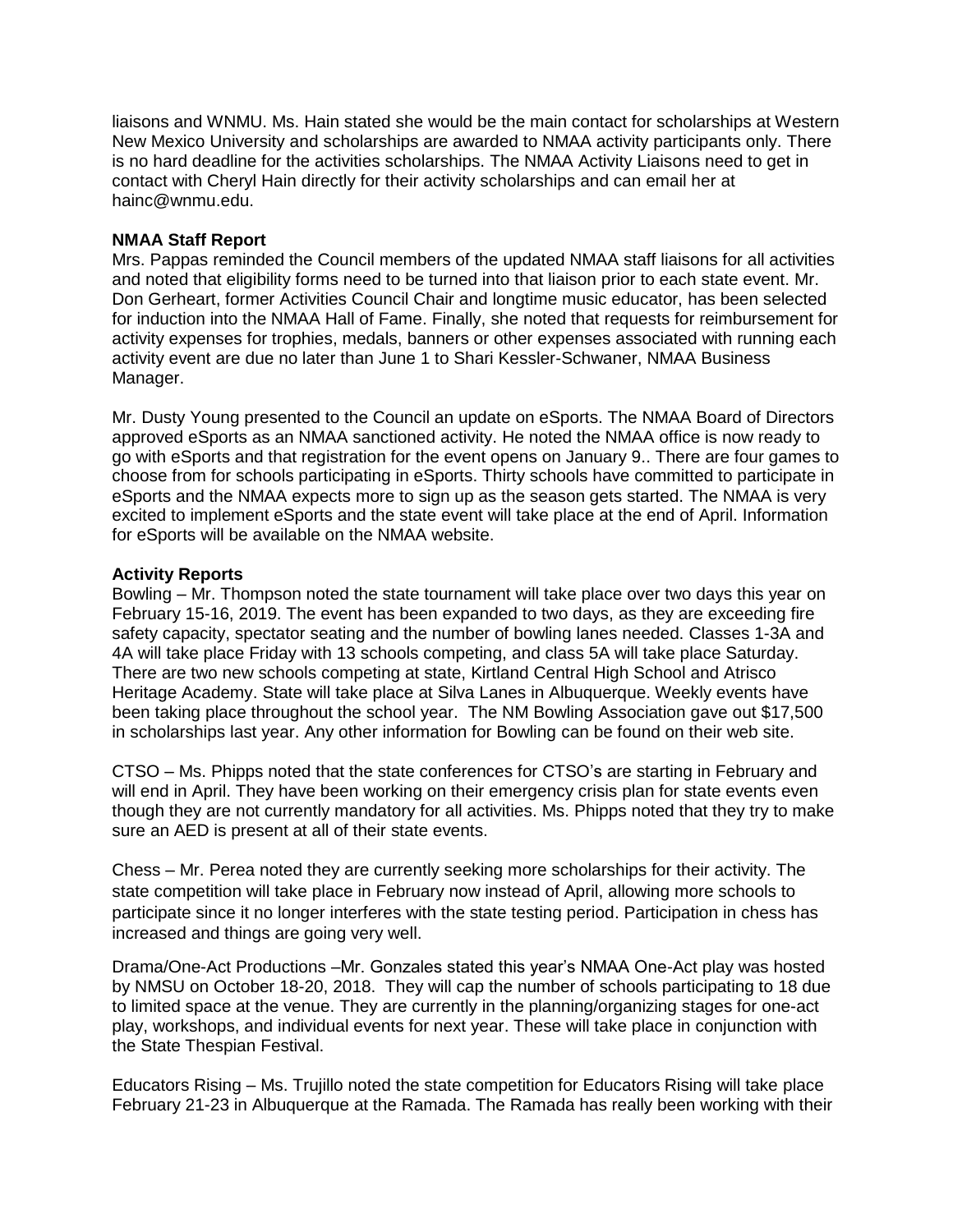activity to provide them with everything they need in order to run a smooth competition at their venue.

English Expo – Ms. Valdez noted stated the state competition for English Expo will take place at La Cueva High School on February 23, 2019. Since last year, they have reorganized and have a new website, englishexponm.org. They have ordered new medals for their competition and they are no longer requiring membership in the organization; they only require a resource fee. They want to align their requirements with the common core standards. They appreciate the NMAA's presence at their activity.

FFA – Mr. Smith noted that FFA is hosting six events and they currently boast a membership of over 3,400 students. FFA has statewide events taking place in March, with the state competition on April 3-5 in Las Cruces at NMSU. The focus for the year is government outreach. Currently, they have 14 events in which students can qualify for national competition.

JROTC –Lt. Col. R.W. Ingles noted that they had a very active Spring and Summer and that community service outreach projects are scheduled for participants. On November 11, they participated and marched in a Veterans Day parade. They took two busloads of students to Colorado to compete in the air rifle competition. The state competition is coming up in late March at Cibola high school with 25-30 schools participating.

Music – Mrs. Pappas noted that the State Choir and Band competitions are coming up in April. Mr. Neil Swapp will be taking over for Mr. Gerheart as he retires this year.

NM Mock Trial – Mr. Berlin stated it was another successful year in 2017-2018. The state competition will take place March 8-9, 2019, at the Metropolitan Courthouse. The national competition will take place in Athens, Georgia.

Rodeo – Ms. Richards presented on behalf of Mr. Mirabal. She noted that Rodeo had finished Fall competition. The state competition is out for bid and will take place at the end of May. There are great participants involved and there is an abundance of opportunities offered through participation in rodeo, including various scholarships.

Scholastic Publications – Ms. Zimmermann noted that the state competition will take place in Las Cruces at the end of January ant that Centennial High School will be the host. Judges for the state competitions will come from the Las Cruces area and possibly El Paso. The state competitions averages 150 student participants.

Science Fair/Olympiad – Mr. Joseph Romero noted that the state competition will be on April 5- 6 and will be using a brand new software system. The new software system will make it easier for their competitors to get qualified for the national level.

Speech & Debate – Mr. Samora noted that there were nine competitions held in the Fall with two that were cancelled. This Spring, they have nine competitions scheduled. State Congress will be held at St. Pius X HS on January 26. State Speech will be held at Volcano Vista HS on February 2. State Debate will take place at Manzano HS on March 8-9. APS will host the first Spanish and Native Language Speech and Debate championships on April 6.

Student Council – Mrs. Hahn thanked the NMAA for working with them on the AED needs for all of their competitions. The Fall Conferences held throughout the month of October were wellattended and this year, NMASC welcomed back 17 schools. The growth for their activity is